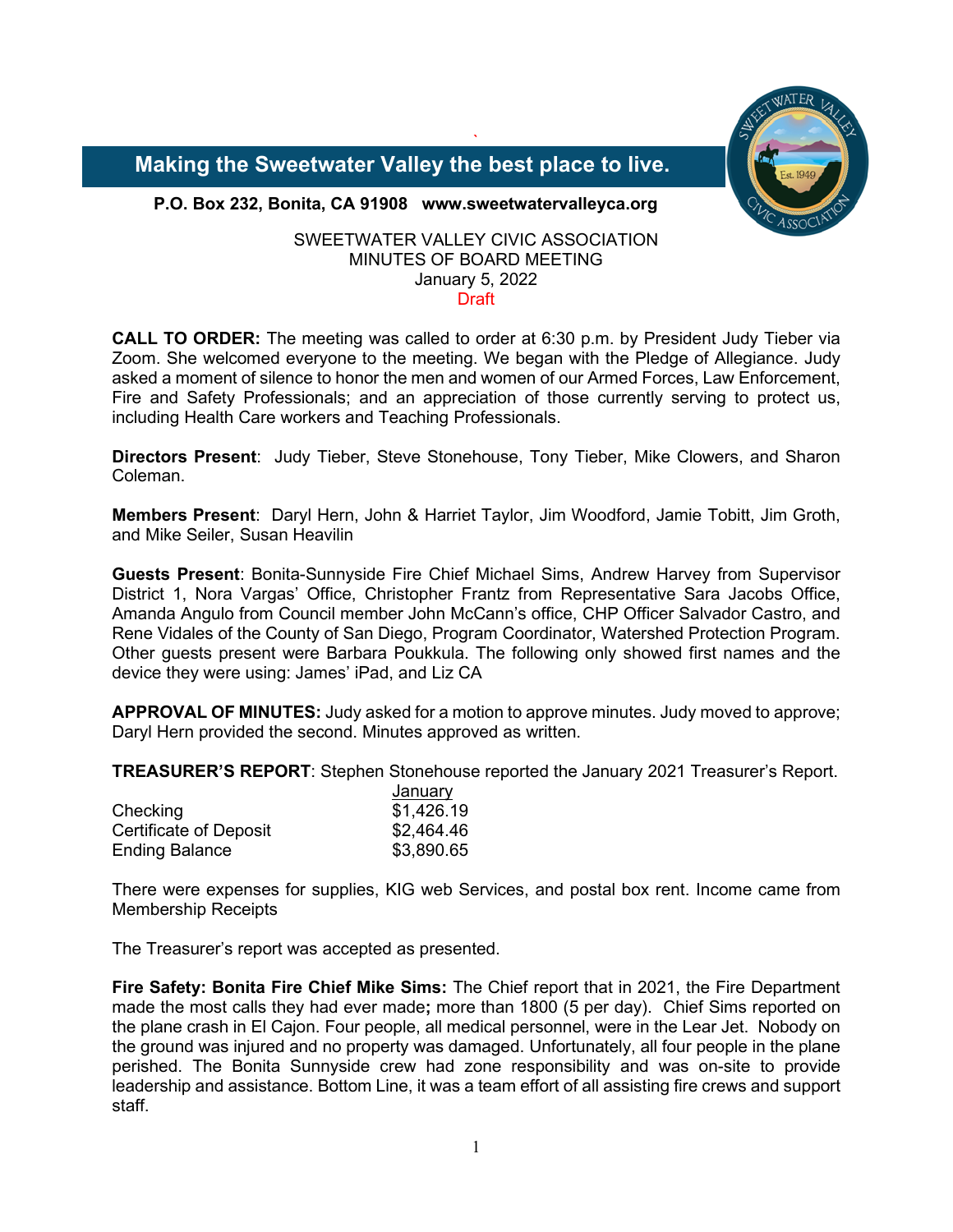Chief Sims reported that he did receive a grant from the County of San Diego based on his proposal submission. His department is currently getting paperwork in order for a contract with a tree cutting service. The work on the trees will be done by both fire department personnel and the selected contractor.

# **Law Enforcement Reports:**

**CHP, Officer Salvador Castro:** Officer Castro reported that their toy drive was successful and that some deliveries to children are still in progress. The CHP has been participating in a COVID vaccination and testing site. Officer Castro also reported the recovery of several stolen vehicles in Bonita. Officer Castro reported that he is trying hard to get out to Bonita to monitor traffic and is talking to other staff members regarding the best places to enforce traffic rules and regulations in Bonita. However, currently, the CHP is short-staffed, so he only gets to Bonita once a week. Officer Castro said that only 3 units work the South Bay and that between the hours of 3:00 and 7:00 PM, it is really difficult to get to Bonita because of all the other traffic calls.

During the holidays, the CHP was using a "Maximum Enforcement Policy", one goal of which was to protect kids. During the Enforcement period there were 4 fatalities compared to 15 a year ago. In his division, there were 59 DUIs and 53 other arrests. Statewide there were 430 DUIs and 442 other arrests.

The CHP officer addressed signs along San Miguel Road, notifying us that the signs need to be reorientated or else the CHP can't enforce the intent of the signs. He mentioned that with Park Rangers intervention, the CHP had recovered several stolen cars at the campground. He indicated the Park Rangers were helpful in recovering the stolen vehicles and that the number of stolen cars at the campground had decreased.

Tony asked Officer Castrol to send the statistics to him via email. Sharon Coleman said that speeding continues on Winnetka, and Mike Clowers reminded the officer and everyone else that school starts on Monday (January 10, 2022) and that after the 3-week vacation, everyone will have to be careful. Officer Castro indicated that he would try to get to Bonita on that day. Mike also reported, that in his opinion, motor bike officers are more efficient at enforcing traffic laws and that he was disappointed that we no longer have a community officer. Harriet Taylor reported that she thought a left turn lane was warranted at Sunnyside Elementary school, but that the County thinks a traffic study is necessary before they will consider the left turn signal. Officer Castro responded that the issue was a county problem and not directly related to the CHP.

A discussion arose about the CHP and short staffing. Officer Castro mentioned that their division is scheduled to get 5 new officer trainees in 2022, and they should arrive between February and April. People wanted to know who to contact at a higher management level to get more CHP officers. Officer Castro said he would inquire about overtime. Apparently, there is money available for more CHP officers, but so far none has been assigned. Also, Supervisor Vargas is in the process of addressing the officer shortage with the Sheriff's department. Both the Supervisor and the Sheriff are interested in solving the shortage. Officer Castro indicated that recruitment is not easy and is time consuming. Mike Seiler asked about the reporting of DUI arrests for alcohol versus arrest for drugs, even prescription drugs. Officer Castro indicated there is no distinction on reports when both drugs and alcohol are involved and is recorded as a DUI. If only drugs are involved, there is a category for that. Mike Seiler also talked about new housing developments that allocate funding for the CHP. The problem, in Mike's opinion, is that the allocated funding is not being used for new officer staffing. Mike thinks the County of San Diego and the Sheriff needed to take action on this. Jim Groth reported that on Saturdays, many bicyclists from out of the area come to the bike park. Travel on San Miguel Road and Proctor Valley Road seem to be more problematic on Saturday. Jim also reminded everyone about the upcoming Solar Construction at Sunnyside Elementary School. He reminded everyone this will affect traffic and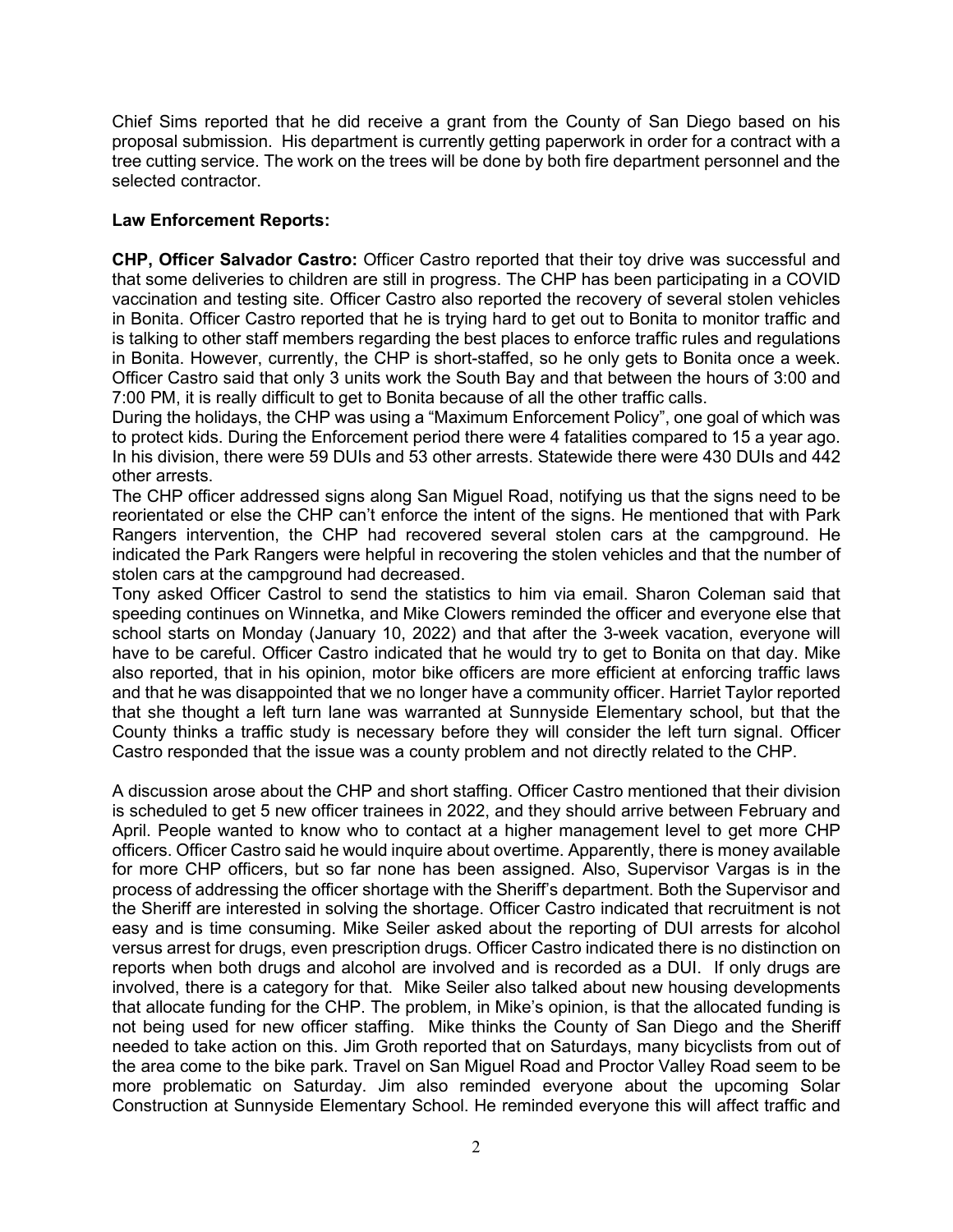parking. Lastly Officer Castro voiced concern about organized crime related to crime at malls and small businesses. The CHP will often receive calls to support these investigations. He also submitted that he is very busy, and that sometime low priority calls take a lot of time.

**Sheriff Dept. Crime Prevention Specialist, Julio Garcia:** Julio was unable to attend this meeting

**Chula Vista Police Officer:** Not represent.

## **Elected Representative Reports:**

**House of Representatives Sara Jacobs' Office Christopher Frantz:** Representative Jacobs was in San Diego Mid-December to judge the holiday light theme contest between Naval ships. She submitted 4 candidates for Armed Forces academies. They were recommended to the Academy of their choice. Representative Jacobs has advocated for funding of organizations within her district specifically funding for childcare, libraries and other worthwhile projects. She will be in San Diego in January from the 10-17 and from the 22-31. She is looking for events she can attend.

**Council Member John McCann Representative Amanda Angulo:** Amanda reported that Councilmember John McCann wished everyone a Happy New year. She acknowledge the Republic Services strike but indicated she had no specific details on negotiations. She indicated that Councilmember McCann was working with the Chula Vista City Council to ensure that trash was picked up. There appears to be a plan in place for trash but not for recyclables or yard waste. In a Zoom message, Amanda notified everyone who needs trash pickup to email her with their name and address. Her email is [aangulo@chulavistaca.gov](mailto:aangulo@chulavistaca.gov) and she will contact Republic Services. Barbara Poukkula commented that even EDCO is not picking up at her house and she has spent hours on the phone trying to get information on when they will service her house.

For the past year, Councilmember McCann was the Deputy mayor of Chula Vista. His term as Deputy has now ended. During his term he has advocated for the Rohr Park Dog Exercise facility, the Golf Course, and the new Basketball court in Rohr Park. He is very interested in improving Rohr Park and wants to develop a Park Master Plan.

Judy commented about the inaction at the Berdeski shopping center on Bonita Road. Judy also commented that there are not enough Chula Vista police officers in the Bonita area to assist the CHP in traffic enforcement. Amanda indicated that she would bring this to Councilman McCann's attention. Harriet Taylor commented that she believes that Councilmember McCann should solicit more input from the citizens of Bonita regarding Rohr Park. Jamie Tobitt talked about the Republic Services strike specifically that there was a lack of communication with the people they service. Hence, they lack strike status updates. He was also concerned that Republic is asking people to pay their bills without providing service. He indicated people want action and hopes the Federal Mediator will be successfully bring Republic and its workers to an agreeable compromise. Mike Seiler thought that San Diego County and the City of Chula Vista need to think more creatively about trash collection. For example, in the Bonita Highlands there are multiple Trash servicing companies. Why not contract with one of the companies not on strike. Harriet Taylor commented that EDCO picks up Styrofoam and does not send it to the Land Fill. Tony comment that Republic Services has just raised his rate by 22%.

**Andrew Harvey, Supervisor Nora Vargas Representative:** Andrew reported COVID is on the rise in San Diego County and that 3000 cases were reported the day of the SVCA Zoom meeting.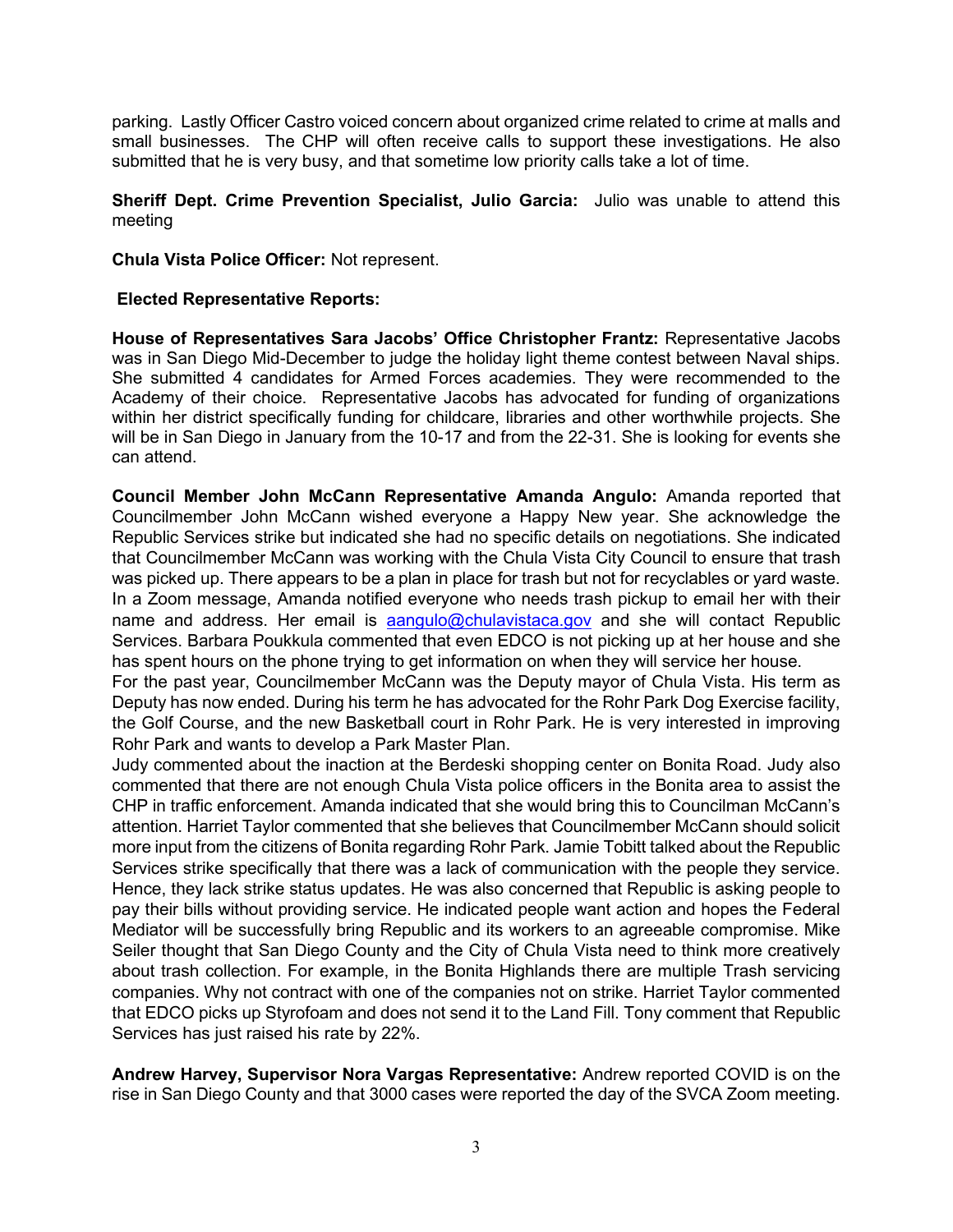He indicated that testing is in high demand. Stephen talked about statistics related to COVID; specifically, he wanted to know if there was a breakdown between vaccinated and unvaccinated people who were testing positive. Andrew said he would get back with that data.

Harriet recommended that Andrew discuss with Supervisor Vargas the possibility of sending the Planning Commissioner, responsible for Bonita to a Planning Group meeting. Perhaps even discuss that the commissioner takes a tour of Bonita. Jim Woodford talked about a grant that apparently was issued to the Kiwanis Club but apparently never approved by the Board of Supervisors. Andrew said that he would check on it.

Stephen commented that the "Sand Barrel" protecting the wall barricade on Frisbee Street had fallen over and that action was required. He also indicated that someone had to remove the tumbleweeds on the LaFinca property that were blocking the riding and hiking trail.

Jim Groth was interested in County staffing which he believed was inadequate. He based this on maintenance that is required, including the removal of graffiti. He postulated that the hiring process needed to be improved with consideration to increased benefits. That might get more candidates. He concluded that fortunately the rain had reduced the fire hazards.

**New Business. Guest Speaker.** Judy introduced Rene Vidales, who is the County of San Diego's Program Coordinator for the Watershed Protection Program. His presentation was for a project called "Green Streets" which ultimately is a clean stormwater plan. Rene told us that the project was started in December 2020 and was needed to become compliant with state law which essentially dictates that polluted storm water cannot be passed downstream. His group is part of the County Public Works Department, and the county is a pioneer in the effort to keep polluted water from moving downstream. This effort will require the redesign of roads to eliminate pollutants.

The Sweetwater Valley is part of the San Diego Bay Watershed, and the purpose of Green Streets is to filter water and improve the appearance of the surrounding area where the water is filtered. This involves filtering both wet and dry pollutants. Most of the filtering is performed underground, so there is generally none of the equipment visible at street level. The underground system needs to capture pollutants and recharge the water passed downstream. One goal is to make trees in the filter area grow but not to crack the concrete as they grow. Tree root systems are very important in the Green Streets plan. Green Streets proposes to use permeable concrete to reduce the flow off streets and to capture trash that was on the road in the filter system. An example of their project concepts can be seen on Cole Grade Road in Valley Center.

Green Streets sees several projected benefits including better quality water at all levels of the water flow. There should also be benefits to the community because of more greenery which will make everything look nicer. This will also improve the environment. Green Streets also postulates that there are economic benefits to the plan.

Since this is the concept and planning phase of the project, they are evaluating approximately 1200 roads to determine which roads should be addressed first. They have identified 30 possible projects. They are currently focusing on areas he defined as "Villages" and some rural locations. They currently see projects in Fallbrook on South Mission Road and Spring Valley on Sweetwater Road, which he described as an underserved community. There is a project in the Mapleview area of East County which was actually started before Green Streets was formed.

The Green Streets plan is scheduled for completion in the spring of 2022, with the first project under construction in 2025. Construction, in general, will take one year per project.

For more information go to [www.greenstreetscleanwater.org.](http://www.greenstreetscleanwater.org/) Rene also provided several other URLs which people might be interested in viewing. Specifically, [www.projectcleanwater.org,](http://www.projectcleanwater.org/) and www.sandiegocounty.gov/stormwater.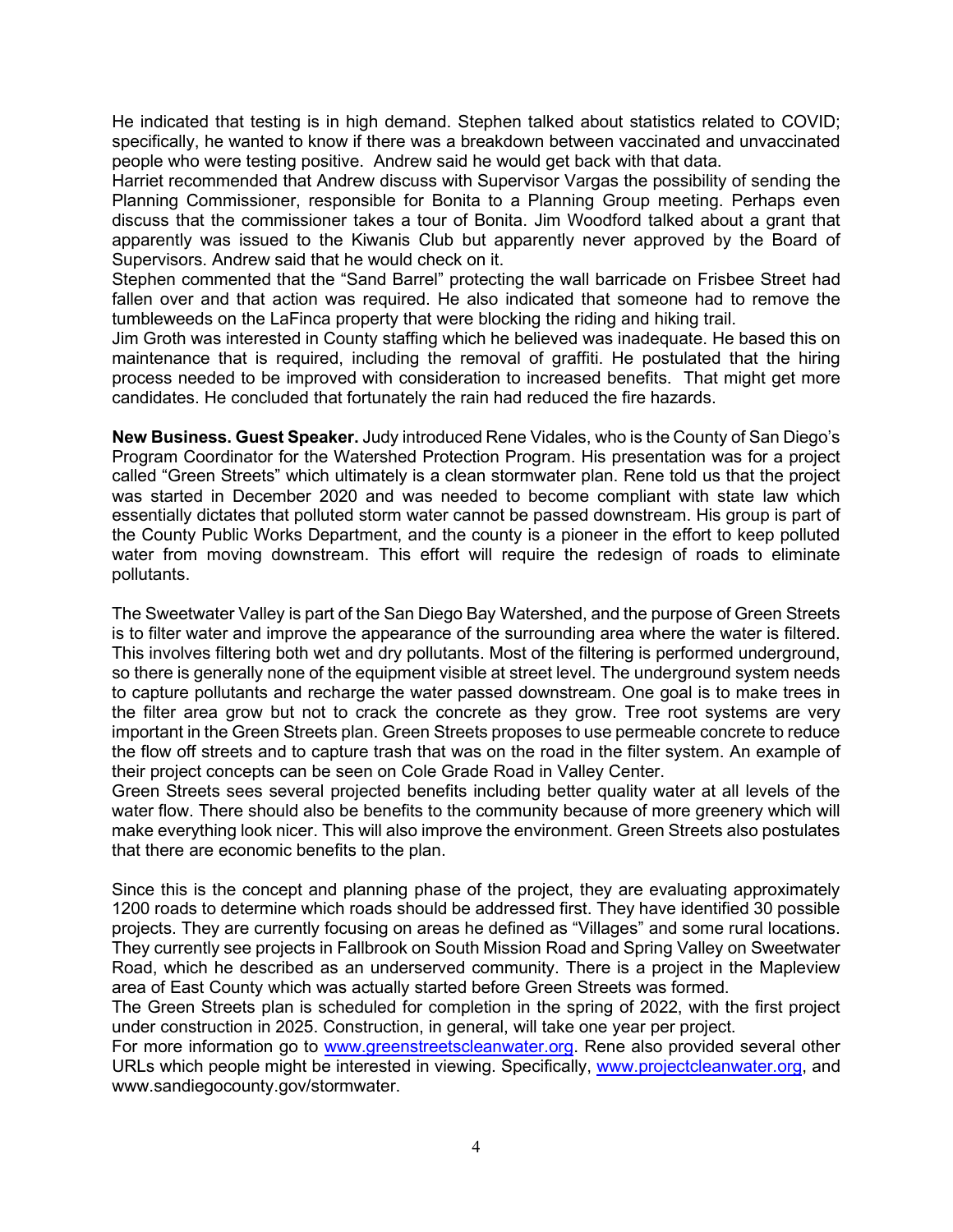During the presentation, Rene often used the term "Underserved Community", but did not define it, so Judy asked him to provide the group with a definition or at least an example of where Bonita fits into the definition. Rene did not have a specific definition but said there are many criteria including demographics, income and census data. After discussion, it became apparent that Bonita was not being considered for any Green Streets effort. Judy asked Rene to "not forget us" because she believed that the Eastern part of Bonita is underserved.

Harriet Taylor referred to rock shown in several pictures. The rock was between the street and the sidewalk. She was concerned that children walking along the sidewalk would pick up the rocks and throw them (i.e., weaponize the rock.). Rene took the comment for consideration.

Mike Seiler was interested in the funding stream for the project, and whether any road maintenance funds would be used. Rene indicated that Green Streets was funded with a different fund than the Roads. Discussion indicated that Green Streets was in the category of "5 Year Capital Improvement Projects". Thus, it seems as if Green Streets would have to compete with other projects for funding. Rene also indicated that Green Streets does not control private residential projects such as housing developments.Led by Jamie Tobitt, the SVCA group thanked Rene for the presentation.

# **Continuing Business**:

**Updated Community Contact List.** Judy indicated that the telephone list of important numbers has still not be completed and that she would work with Andrew to ensure that the list is completed.

**County Grant to SVCA**. Tony reminded everyone that he had signed the Grant Agreement letter but had indicated disagreement with one of the clauses in the agreement. He also penned a letter to the county explaining why he disagreed with the indicated clause. In both cases, Judy approved his actions. Tony and Judy hand-delivered Tony's letter and the Agreement letter to the County. Subsequent, the County revised the clause in question and provided a revised agreement letter. Tony singed the new Grant Agreement letter after receiving Judy's approval. Judy and Tony then hand delivered that Agreement letter to the county. Tony signed all the communications with the County because the County has put Tony "in charge" of the grant.

# **Community Forum:**

**Bonita Alliance**—Lisa Martin Goodsell was unable to attend.

**Traffic/Roads** – Mike Clowers indicated that Proctor Valley Road has a significant number of potholes that need to be repaired. Also, that Briarwood Rd, a road in heavy use, also was in a state of disrepair and needed attention. He completed by saying there is a lot of needs in the community that seem to be going unfulfilled. Harriet Taylor talked about a significant amount of trash along the north side of Bonita Road. She postulated that maybe the Boy Scouts Judy had talked about in a previous meeting, might be instrumental in taking on that project.

|                                    | County:        | <b>Chula Vista:</b> |
|------------------------------------|----------------|---------------------|
| Pothole repairs, graffiti removal, | (877) 684-8000 | $(619)$ 397-6000    |
| <b>Burned-out streetlights:</b>    |                |                     |
| Illegal dumping:                   | (858) 694-2212 | $(619)$ 397-6000    |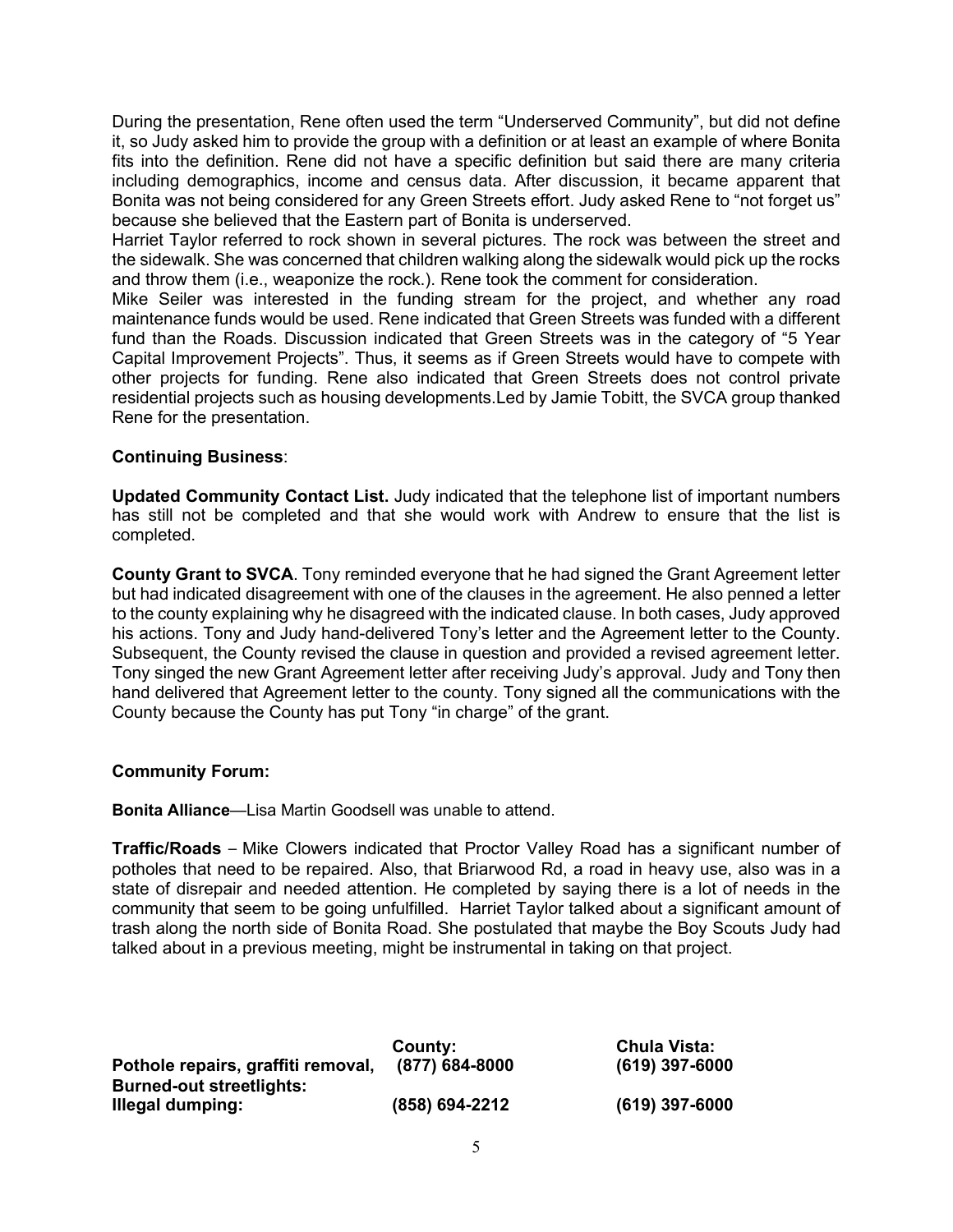**Planning Group** – Steve Stonehouse reported there was no Planning Group meeting in January, but the February meeting agenda, as currently planned, will include the Quarry Road Storage Facility. The meeting will be held at the Bonita Valley Community Church. While not available now, the information on the Quarry Road project will be available before the meeting. Harriet Taylor reported that the Ace Storage Facility is not currently on the Planning Commission's docket, but a scoping letter is expected near the end of January.

**Membership** – Sharon Coleman gave a membership update.

Org/Profit Partner - 4, Org/Non-Profit Partner- 6 (includes 1 Gold), Silver/Family- 1 Family- 20, Individuals- 13, Gold- 19. She also mentioned the various costs associated with membership: Gold \$250, Silver \$100, Family \$25, Individual \$15, and Organizations \$50. She also briefly discussed her best practice marketing procedure which is "door to door" because you need to make connections. A discussion followed with Susan agreeing with Sharon and adding that we need to make better use of our Neighborhood Directors. Susan said she would like to be a neighborhood director and Judy agreed to send Susan Mike Clower's email address and in return send Mike Susan's email address. Mike Seiler talked about the Bonita Alliance and members in that group and about communicating with other Bonita Groups, perhaps even communicating with high school students. Tony indicated that a large portion of the grant was for community outreach and that one part had an interface to grade schools in the area. Other discussion items referenced Facebook. The thought was expressed that Facebook is not the best way to reach prospective new members.

**Sr. Volunteer Patrol** - Jim Woodford reported the previous Chief Administrator had retired. He was pleased to report the position has now been filled by Steve Lanier. Some activities were limited due to Covid.

|                                                | <u>unn union mode</u> mid rundining didnomodi |                        |  |  |
|------------------------------------------------|-----------------------------------------------|------------------------|--|--|
| DECEMBER 2021 SHERIFF SR. VOLUNTEER ACTIVITIES |                                               | <b>YEAR-END REPORT</b> |  |  |
| Hours on patrol                                | 168                                           | 1,208                  |  |  |
| <b>Number of Patrols</b>                       | 14                                            | 101                    |  |  |
| <b>Number of Miles Driven</b>                  | 956                                           | 6,743                  |  |  |
| <b>Vacation Checks</b>                         |                                               | 58                     |  |  |
| <b>YANA Visits</b>                             |                                               |                        |  |  |
| <b>YANA Calls</b>                              | 31                                            | 335                    |  |  |
| <b>Citizen Assists</b>                         | 8                                             | 27                     |  |  |
| <b>Traffic Control</b>                         |                                               | 35                     |  |  |
| Front counter Safety Center                    | 36 hours                                      | 177 hours              |  |  |
| <b>Number of Volunteers</b>                    |                                               | 11                     |  |  |
|                                                |                                               |                        |  |  |

Jim emailed these the following statistics.

**Trails:** Mike Kukuchek. Mark was not available. Judy mentioned she had not received any updates regarding Tieber Trail.

**Final notes:** Judy told us she had reached out to two sheriff candidates—Kelly Martinez and Dave Myers. She received an interested response from Kelly but no response from Dave. She